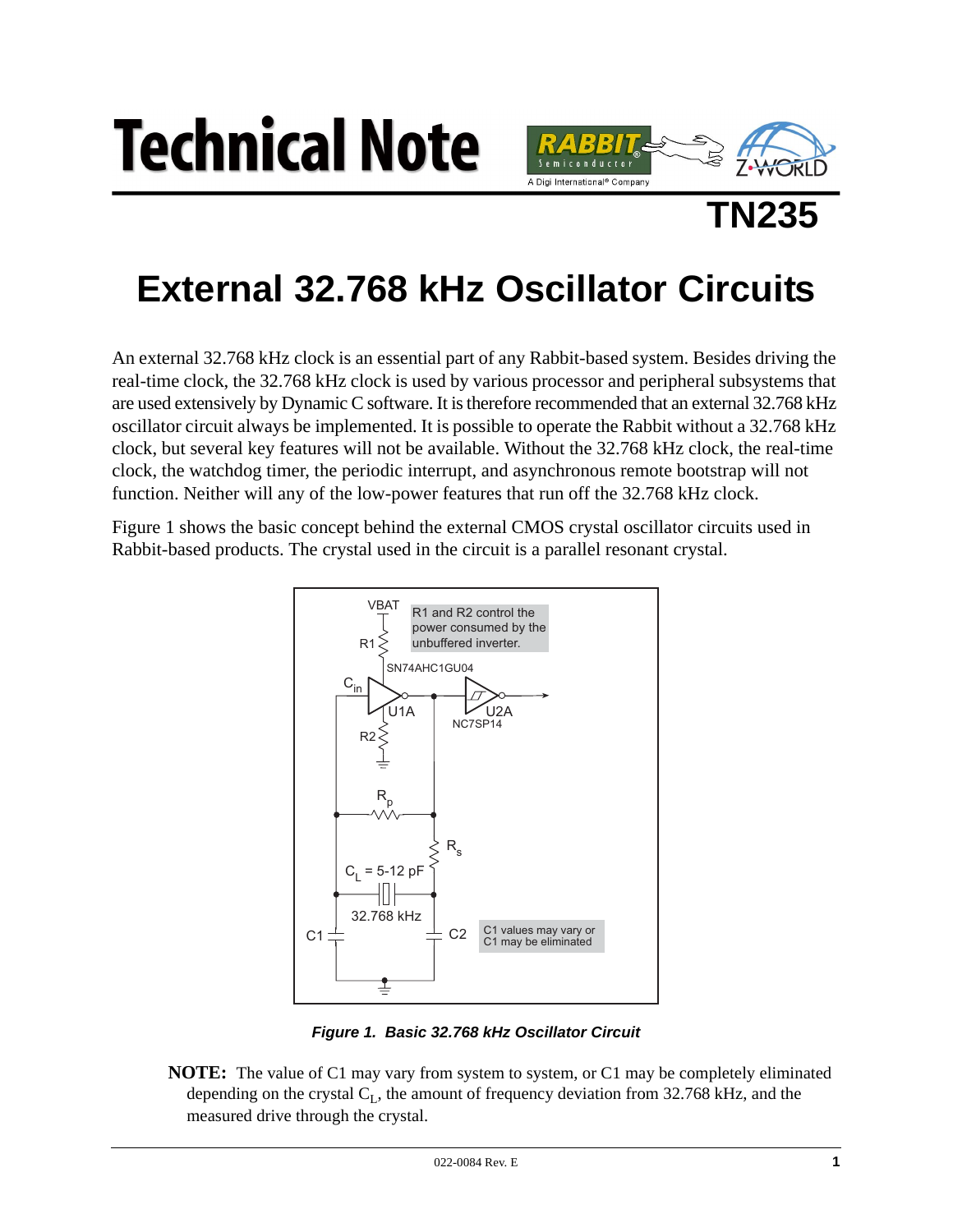The oscillator is constructed using low-cost single-gate logic. An unbuffered gate is used for the oscillator because buffered inverters have a tendency to oscillate at higher frequencies and are prone to startup problems. The output of the oscillator is fed to the Rabbit through a Schmitt trigger buffer. The Schmitt trigger serves two primary functions. First, it prevents power supply or high-frequency switching noise (primarily from address lines) from getting coupled into the slow rising clock signal generated by the oscillator; and second, it buffers the output of the oscillator to generate fast rising/falling (4 ns) square waves.

# **Internal and External 32.768 kHz Oscillators**

<span id="page-1-0"></span>The 32.768 kHz oscillator circuit implemented in Rabbit-based systems may vary depending on the Rabbit processor's revision and version, low-power requirements, and the type of crystal used. [Table 1](#page-1-0) lists the types of crystal oscillator circuits that can be used with each type of Rabbit microprocessor.

|                       | 32.768 kHz Oscillator |                 | <b>Internal</b>                  |
|-----------------------|-----------------------|-----------------|----------------------------------|
| <b>Microprocessor</b> | <b>Internal</b>       | <b>External</b> | <b>Schmitt</b><br><b>Trigger</b> |
| Rabbit 2000, A-C      | Yes                   | $Yes^*$         | $Yes^{\dagger}$                  |
| Rabbit 3000           | No                    | Yes             | N <sub>0</sub>                   |
| Rabbit 3000A          | No                    | Yes             | Yes                              |

*Table 1. 32.768 kHz Crystal Oscillator Circuit Types*

\* External oscillator is used in low-power applications with battery backup.

† The Schmitt trigger is part of the on-chip oscillator buffer.

Note that the Rabbit 2000 family of microprocessors contain an internal 32.768 kHz oscillator. Refer to Chapter 14 of the *Rabbit 2000 Microprocessors User's Manual* for more information on circuit requirements. The internal circuit does not offer the same flexibility as the external circuit for low-power operation mainly because resistors cannot be placed in series with the power or ground of the oscillator to limit the switching (crossover) current.

The rest of this technical note will concentrate on external oscillator circuits.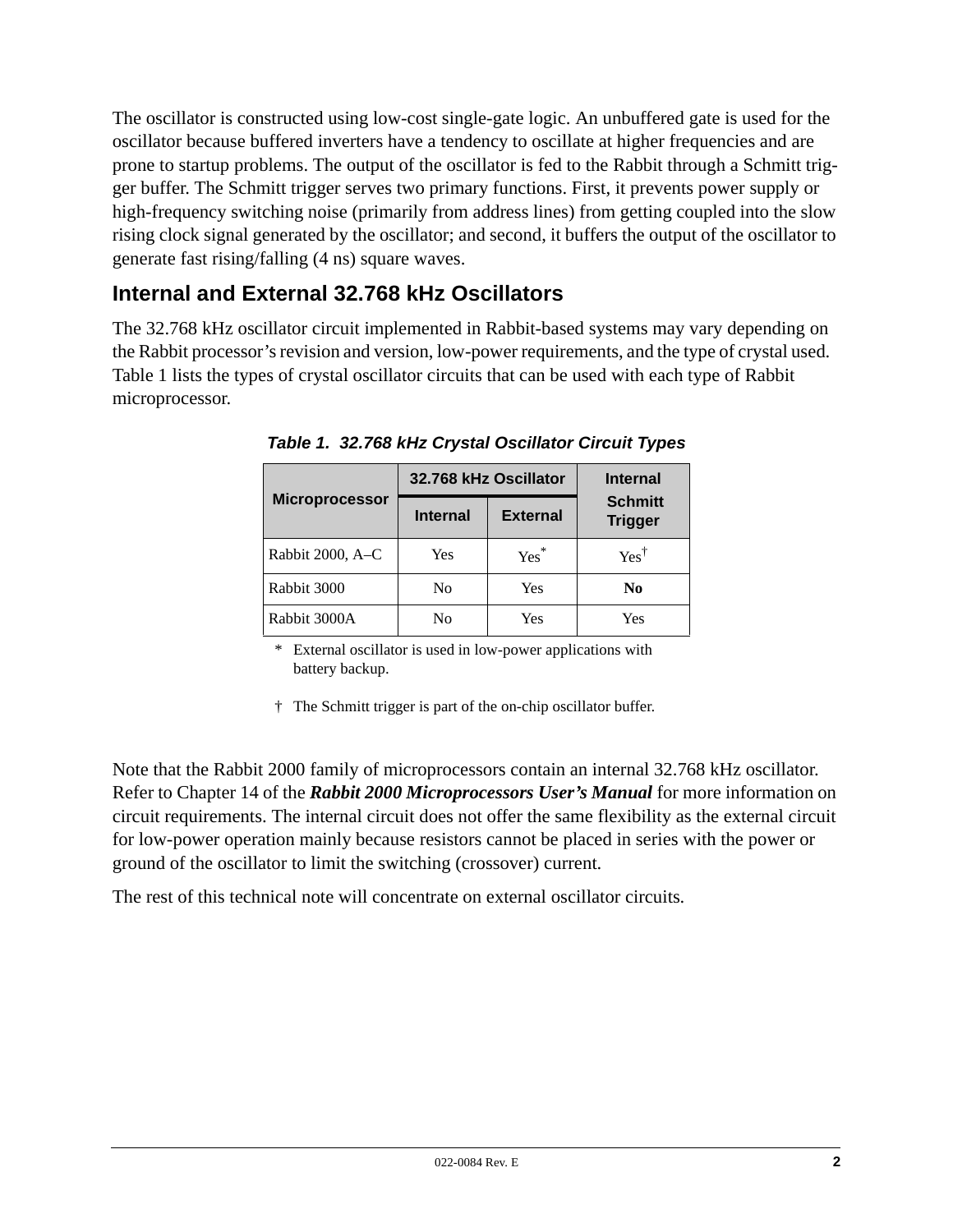# **Rabbit-2000-Based Oscillator and Battery-Backup Circuits**

[Figure 2](#page-2-0) shows the external 32.768 kHz oscillator and battery-backup, and battery-switchover circuits used in Rabbit-2000-based systems. The circuits were designed for low-power operation.



*Figure 2. Rabbit 2000x 32.768 kHz Oscillator and Battery-Backup Circuits*

<span id="page-2-0"></span>The current consumption of the circuit is about  $4 \mu A$  with a 2 V supply. Using this circuit, oscillation continues even when the voltage drops to 0.8 V, and oscillation is still very strong at 1.2 V. Note that the internal Schmitt trigger of the Rabbit 2000 family of processors does not operate reliably at voltages below 0.9 V. Furthermore, the oscillator should have its exposed circuit traces conformally coated to prevent the possibility of loading the circuit by conduction on the PC board surface in a moist atmosphere. (Rabbit Semiconductor has published an application note on conformal coating, Technical Note TN303, *Conformal Coatings*.)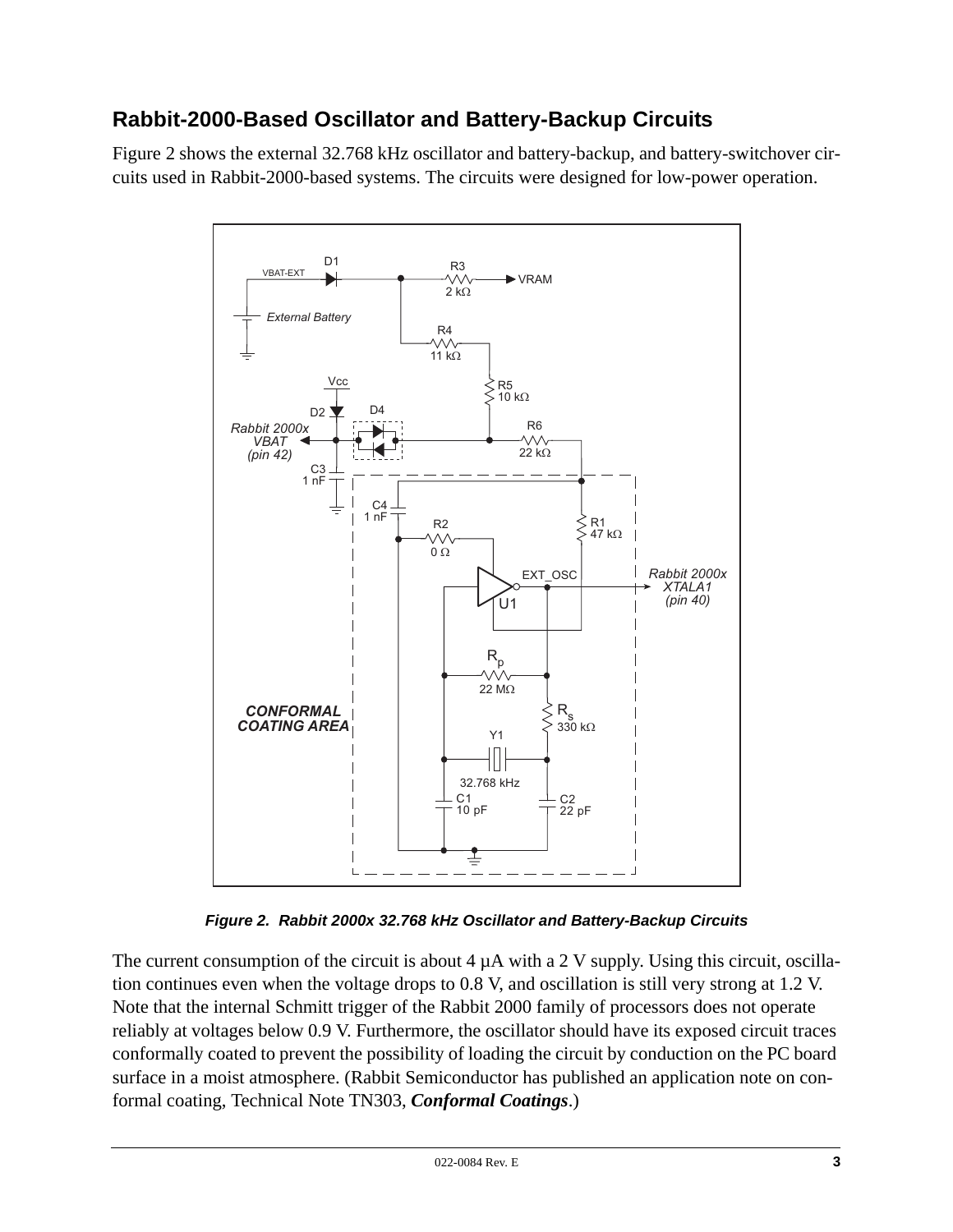Figure 3 shows the external battery-switchover circuits used in Rabbit-2000-based systems.



<span id="page-3-0"></span>Figure 3. Rabbit 2000x Battery-Switchover Circuit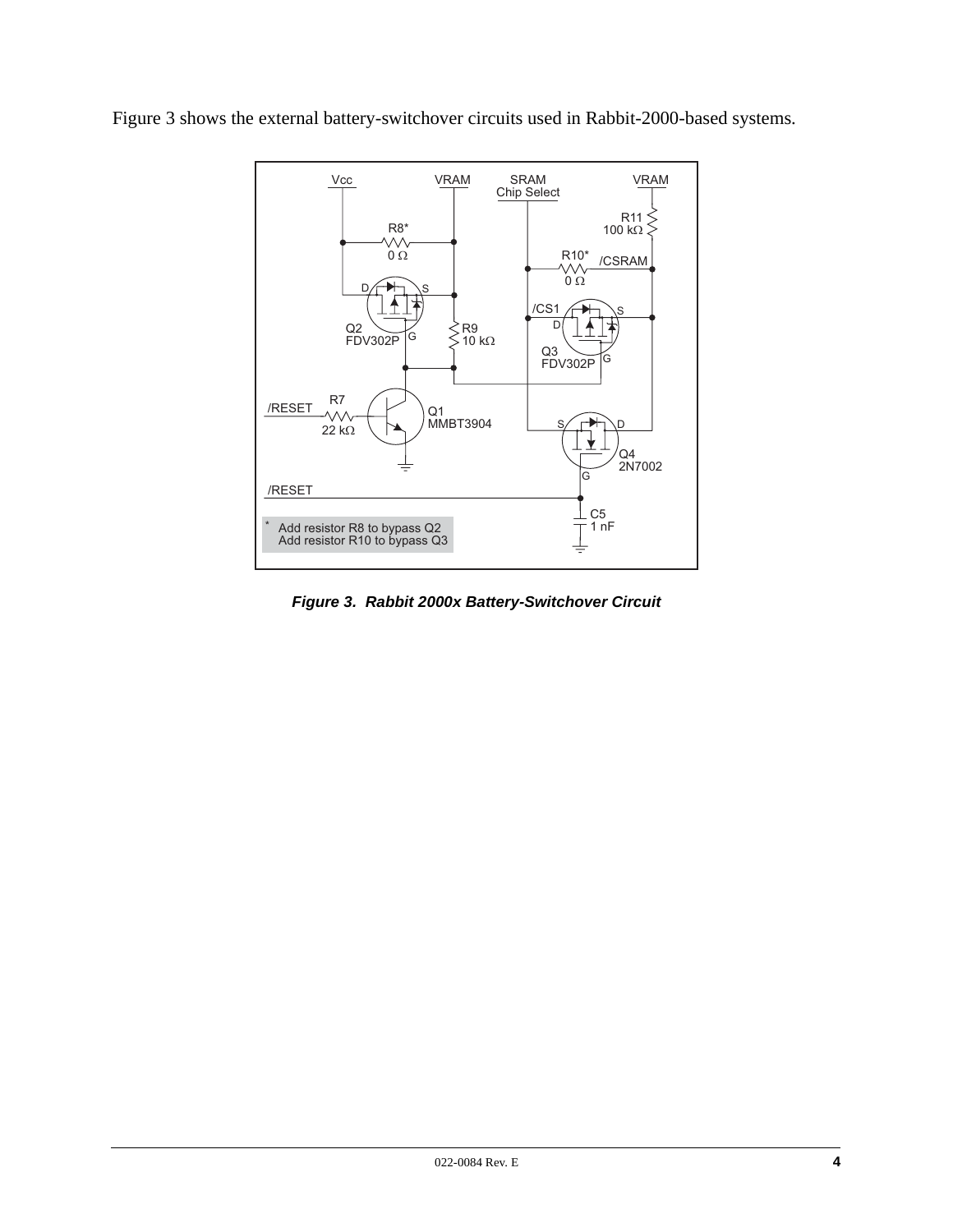# **Rabbit-3000-Based Oscillator and Battery-Backup Circuits**

[Figure 4](#page-4-0) shows the external 32.768 kHz oscillator, battery-backup, and battery-switchover circuits used in Rabbit-3000-based systems found in Z-World and Rabbit Semiconductor board-level products.



<span id="page-4-0"></span>*Figure 4. 32.768 kHz Oscillator and Battery-Backup Circuit for Rabbit-3000-Based Systems*

The circuit in [Figure 4](#page-4-0) consumes about  $8 \mu A$  for a Rabbit 3000 with U2 present and VBAT\_EXT  $= 3.0 V.$ 

Rabbit-3000A-based systems have special power-up requirements. In these systems, the oscillator may not start oscillating when the battery is connected for the first time. The input to the internal Schmitt trigger gets stuck in a region where the Schmitt trigger is unable to latch the data high or low. Since the oscillator is not running, the output gets stuck somewhere in the linear region because of  $R_p$ . This cycle continues until some amount of random noise disrupts the stability of the system and kick-starts the oscillator. The stuck condition results in a drop in the battery voltage and an increase in current draw. For the circuit in [Figure 4,](#page-4-0) the current draw measured at R8 increases to 13 µA with the majority of the current going through VBAT. This occurs because R8 is large and is used to provide current to the SRAM, oscillator, and VBAT. The Schmitt trigger requires a large amount of current at startup, and R8 limits the amount of current available to the circuit.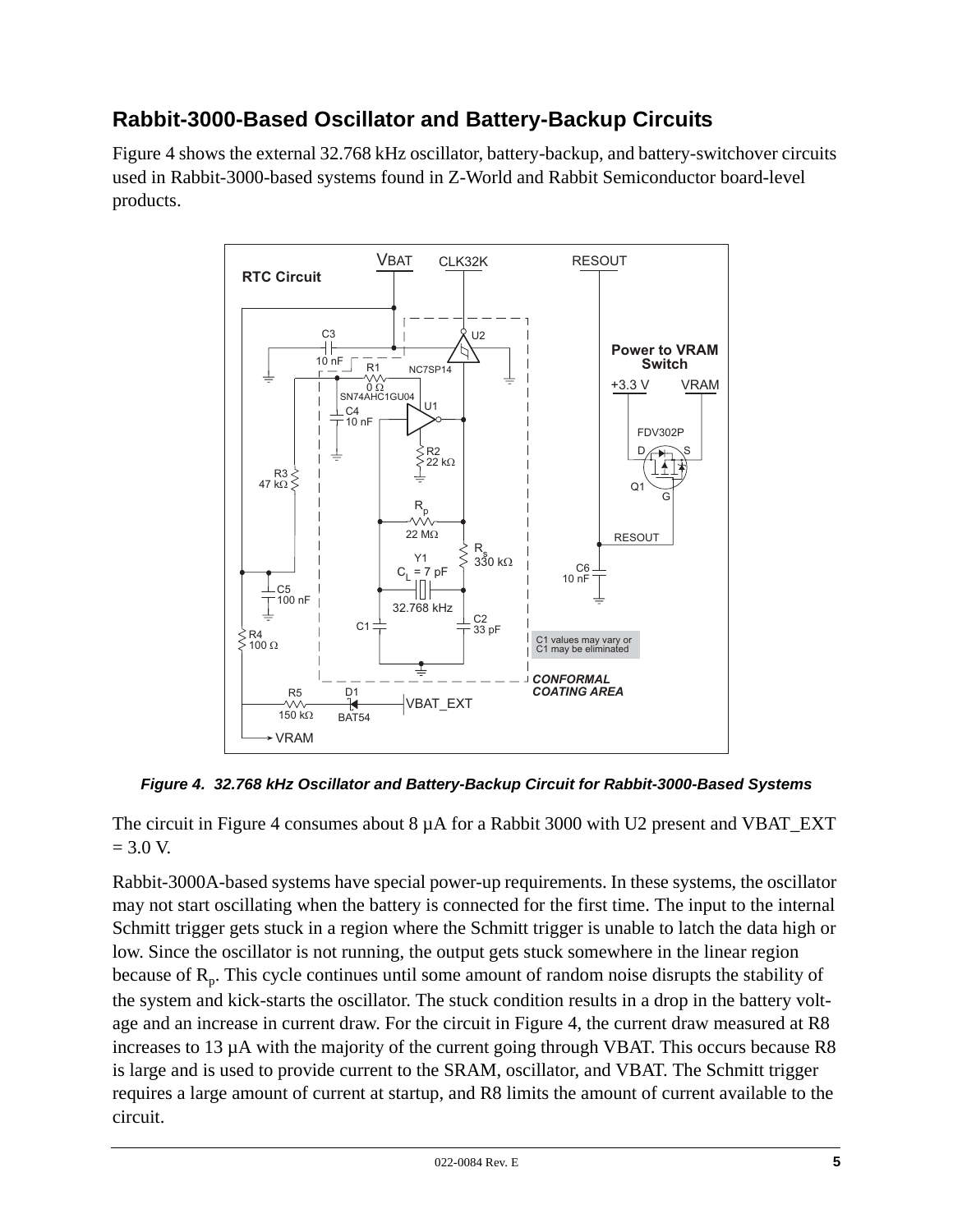This is not a problem with the circuit in Figure 4 because powering a system only at VBAT\_EXT for a prolonged period doesn't make any sense and is not normally done. If for some reason a system is only powered at VBAT\_EXT (the first time) for a long period of time, the current draw will not drain the battery significantly. Once main power is applied to the system, the oscillator begins operating, and when main power is removed, the circuit will switch over to the battery and will continue to operate reliably.

Note that the circuit in Figure 4 is used for low-power systems. If a Rabbit-3000A-based system is not battery-backed and the oscillator power consumption is not an issue, the circuit can be simplified as shown in Figure 5 below.



Figure 5. 32.768 kHz Circuit for Applications not Battery-Backed

<span id="page-5-0"></span>For low power circuits, an alternative circuit can be designed that does not exhibit the startup issue present in the standard circuit shown in Figure 4.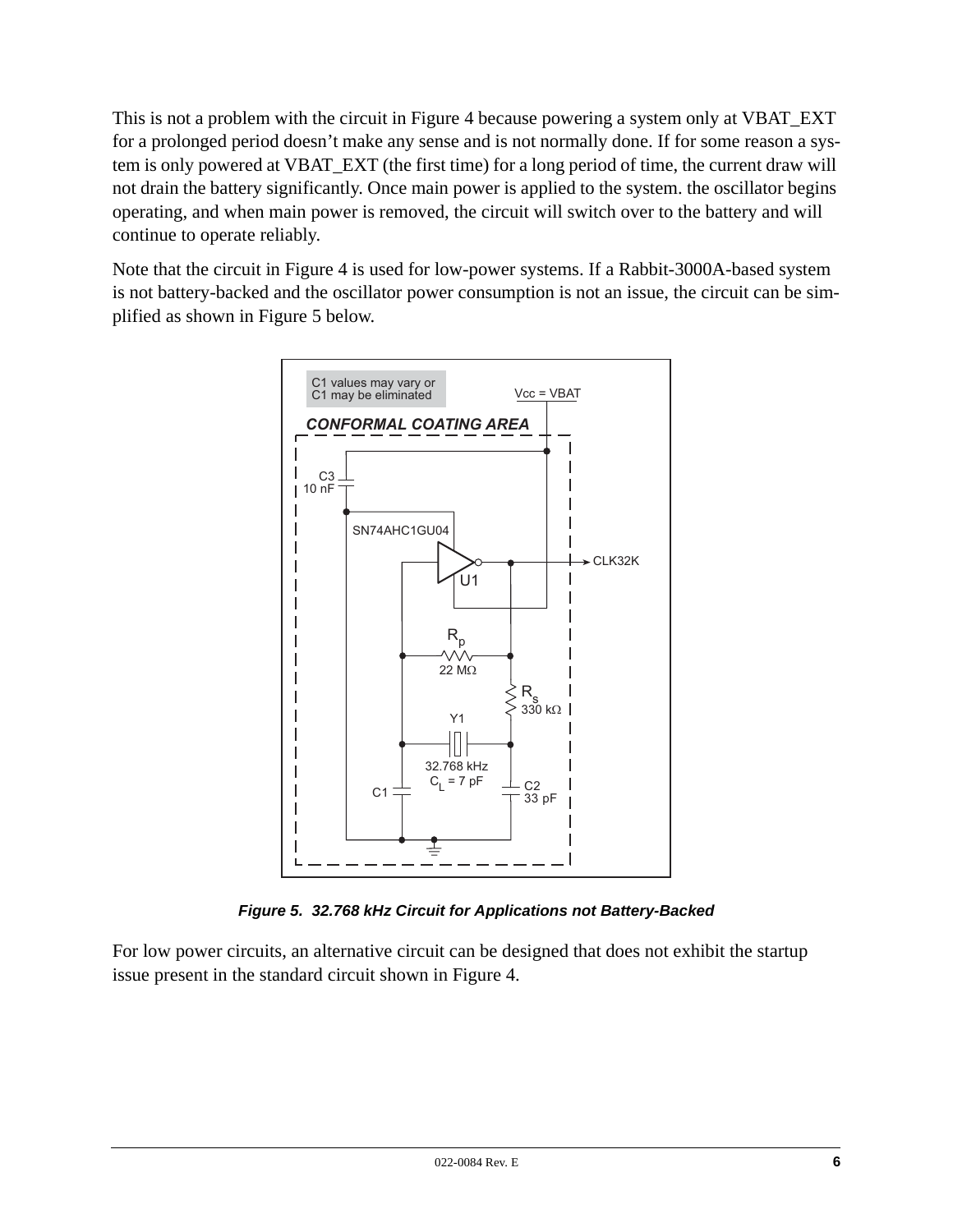The circuit in Figure 6 provides separate supplies for the oscillator (VOSC), SRAM (VRAM), and RTC (VBAT). The circuit consumes about 6.5  $\mu$ A for VBAT\_EXT = 3.0 V, and oscillation starts at 1.25 V. This solution does not have the startup issue, but is more expensive primarily because of the extra PMOS transistors.



<span id="page-6-0"></span>Figure 6. Alternative Low-Power Circuit for Rabbit-3000A-Based Systems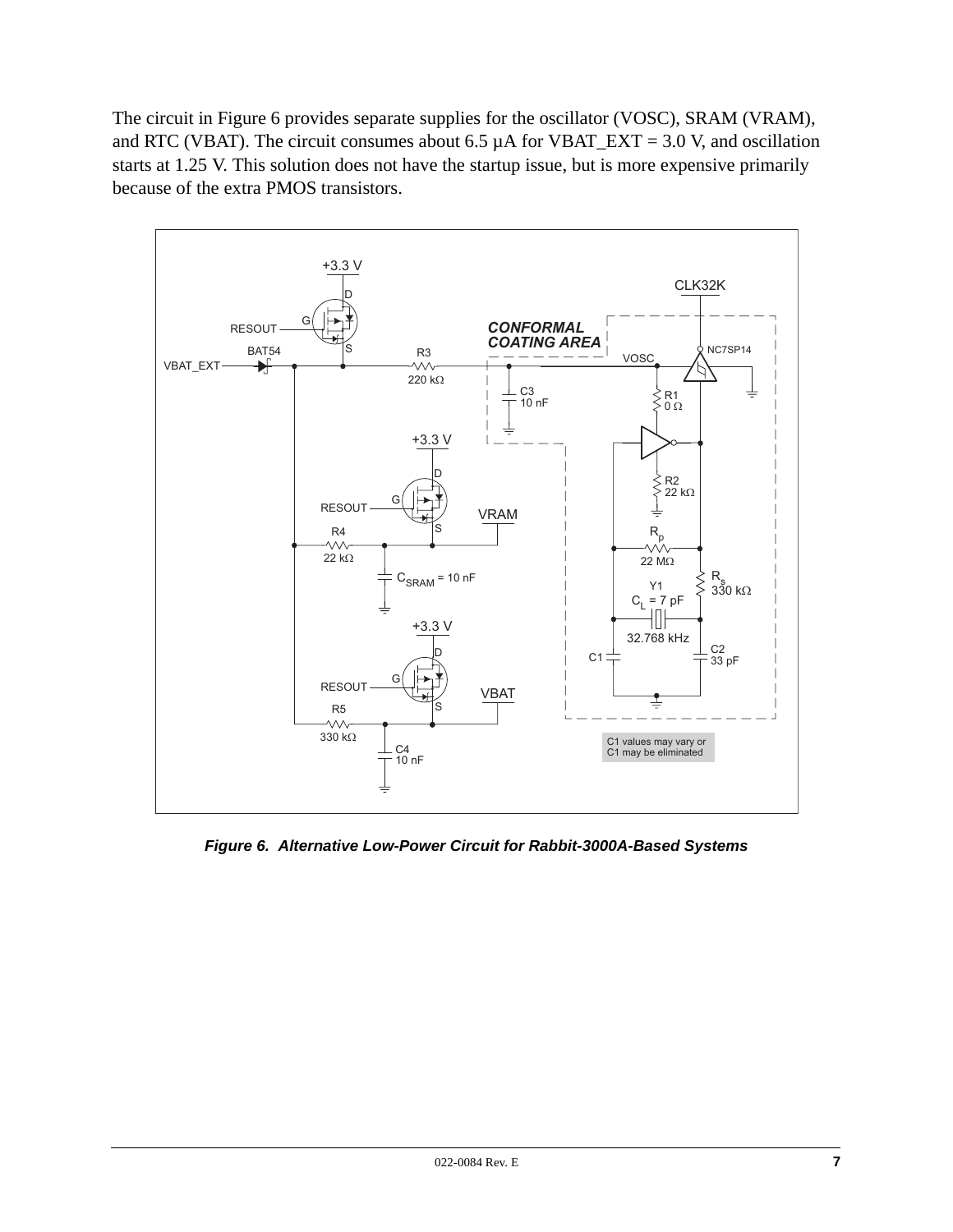## **Component Selection Guidelines**

# $\mathbf{R}_{\rm p}$

The bias resistor,  $R_p$ , biases the oscillator buffer (amplifier) to operate in the linear region ( $V_{DD}/2$ ). When biased this way, the amplifier has a high gain and will oscillate at the specified frequency. The recommended value for  $R_p$  is between 10 M $\Omega$  and 25 M $\Omega$ . As the value of  $R_p$  increases, the gain of the amplifier will also increase, enabling the oscillator to start faster and continue operating at a lower voltage.

 $R_p$  also limits the short-circuit current when the CMOS gate is switching and thus the overall current consumption.

It is important to note that the 32.768 kHz oscillator circuit draws a very low operating current and has a high input impedance. The circuit is thus susceptible to noise from nearby high-speed switching traces and board level contaminants such as dirt and moisture. It is therefore necessary to protect the oscillator circuit from high-speed switching signals by keeping the oscillator traces short and using guard traces and copper pours appropriately. Furthermore, the exposed circuit traces should be conformally coated to protect the circuit from environmental contaminants. Refer to technical Note TN303, *Conformal Coating*, for more information.

## $\mathbf{R}_s$

The purpose of  $R_s$  is to increase the output impedance of the oscillator buffer and limit its drive current.  $R_s$  also affects the amplitude of the voltage swing going into the crystal, and is thus limited by the operating voltage. The value of  $R_s$  has to be large enough to prevent the crystal from being overdriven, but not too large to kill the swing going back into the oscillator. An excessively large  $R_s$  may also cause the circuit to oscillate at an overtone other than that of the fundamental frequency.

Moderate overdrive of the crystal may be acceptable. However, excessive overdrive may increase the aging of the crystal and may possibly damage the crystal.

It is somewhat difficult to predict a suitable value for  $R_s$  with which to begin. As a starting point, select a value for  $R_s$  such that it has the same impedance as C2 at the operating frequency. From this point, the value can then be modified to achieve the desired drive level or voltage swing:

$$
R_s = \frac{1}{2\pi f_{osc} * C2}
$$

### **C1**, **C2**

For parallel resonant circuits, the phase shift/load capacitors provide the phase shift and load capacitance necessary for the oscillator to operate at the tuned frequency. The values of C1 and C2 can be modified to adjust the oscillator frequency.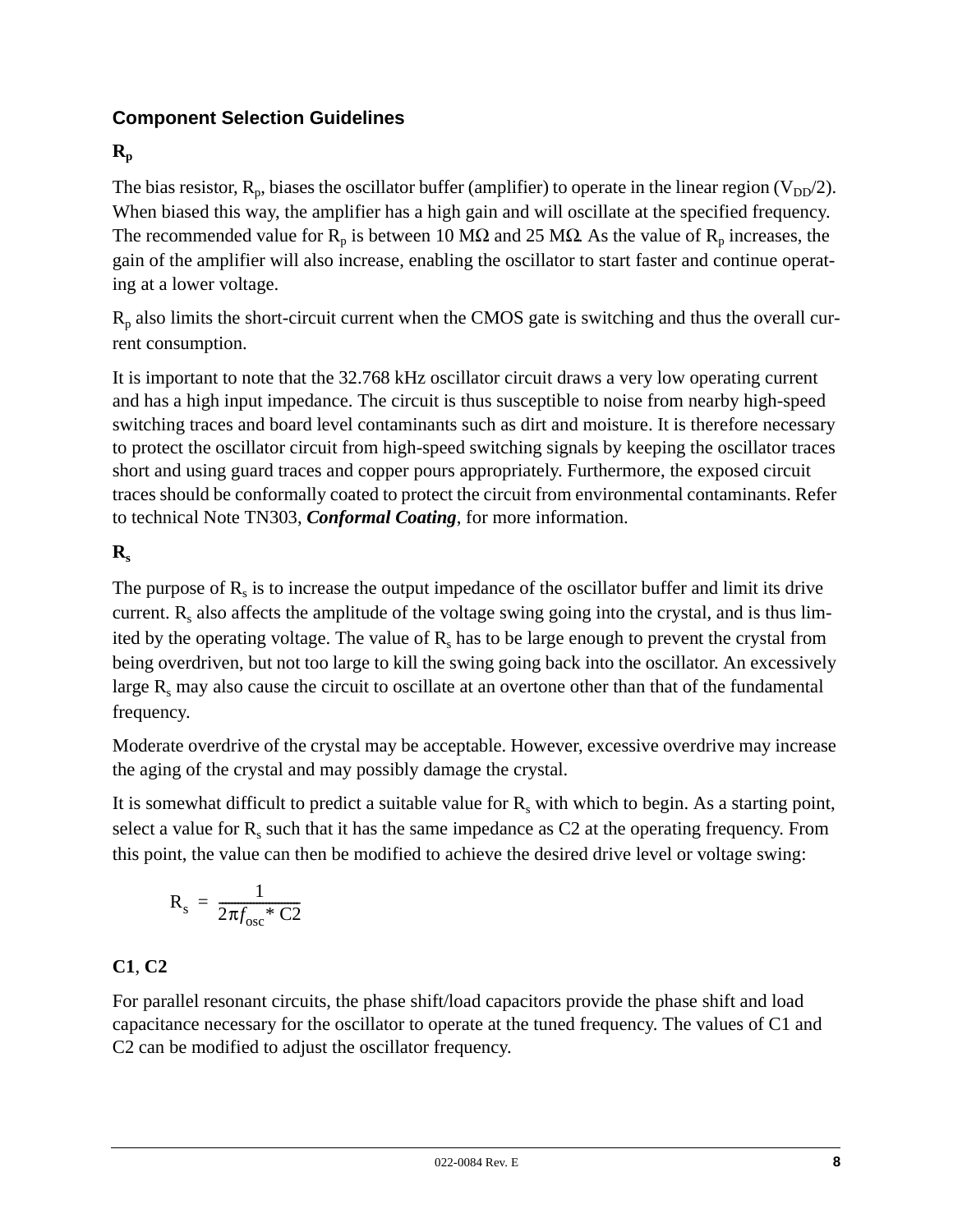The value of the load capacitors can be calculated in the following manner.

$$
C_{L} = \frac{(C1 + C_{in})^{*} C2}{(C1 + C_{in}) + C2} + C_{s}
$$

In the above equation,  $C_{in}$  represents the input capacitance of the oscillator buffer (roughly 6 to 6.5 pF),  $C_L$  represents the specified load capacitance of the parallel resonant frequency crystal, and  $C_s$  represents the stray circuit capacitance, which is usually in the range of 2 to 5 pF. Note that  $C_{in}$  is not constant, but rather is a function of frequency—any measurements of  $C_{in}$  should be done using a sine wave generator operating at 32.768 kHz.

Ideally C1 and C2 would have equal values because the inverter output introduces a phase shift of 180° and the combination of C1, C2, and the crystal would provide the additional 180° phase shift required for the phase shift of the loop to equal 360°. However, in reality, the inverter also introduces a phase delay, which creates a phase shift that is somewhat greater than 180°. The capacitors compensate for this phase difference by changing their impedance. This change in impedance can only occur if the circuit oscillates at a slightly higher frequency than that of the series resonant frequency of the crystal, which is about 32.765 kHz. In effect, the capacitors pull the oscillation frequency. The capacitors serve several functions.

- **•** First and foremost, they provide the appropriate load capacitance for the crystal to oscillate at the correct frequency.
- The capacitors provide the correct amount of phase shift for the circuit to oscillate. Note that oscillation will not occur if the loop gain is not greater than 1 and if the loop phase shift does not add up to 360°.
- **•** The RC circuit and the input capacitance of the oscillator buffer control the swing into the buffer, and the input side capacitance also affects the crystal drive. This affects the power consumption and the maximum operating voltage.
- The capacitors are used to tune the crystal frequency. This is called pullability, and is a function of the load capacitors.

### **R1, R2**

For low-power applications, these two resistors limit the power consumption of the oscillator buffer (U1 in [Figure 4\)](#page-4-0) by limiting the crossover current during switching. The slower the switching speed, the longer the transistors stay in the transition region, and thus the greater the crossover current. Note that the Schmitt trigger does not consume as much current because of its fast switching speed. The key to controlling the current through the oscillator buffer is to limit the amount of switching current by placing resistors in series with the power and ground of the inverter. These resistors not only limit the current, but also affect the gain of the oscillator, the startup and stop voltages, the output duty cycle, and output rise and fall times. The circuit also becomes more susceptible to noise, necessitating the use of the Schmitt trigger. The layout of the oscillator circuit is therefore extremely important when dealing with such low-current, low-gain, high-input-impedance circuits. The distances between the Rabbit processor, oscillator buffer, and Schmitt trigger must be minimized to prevent noise from getting coupled into the circuit.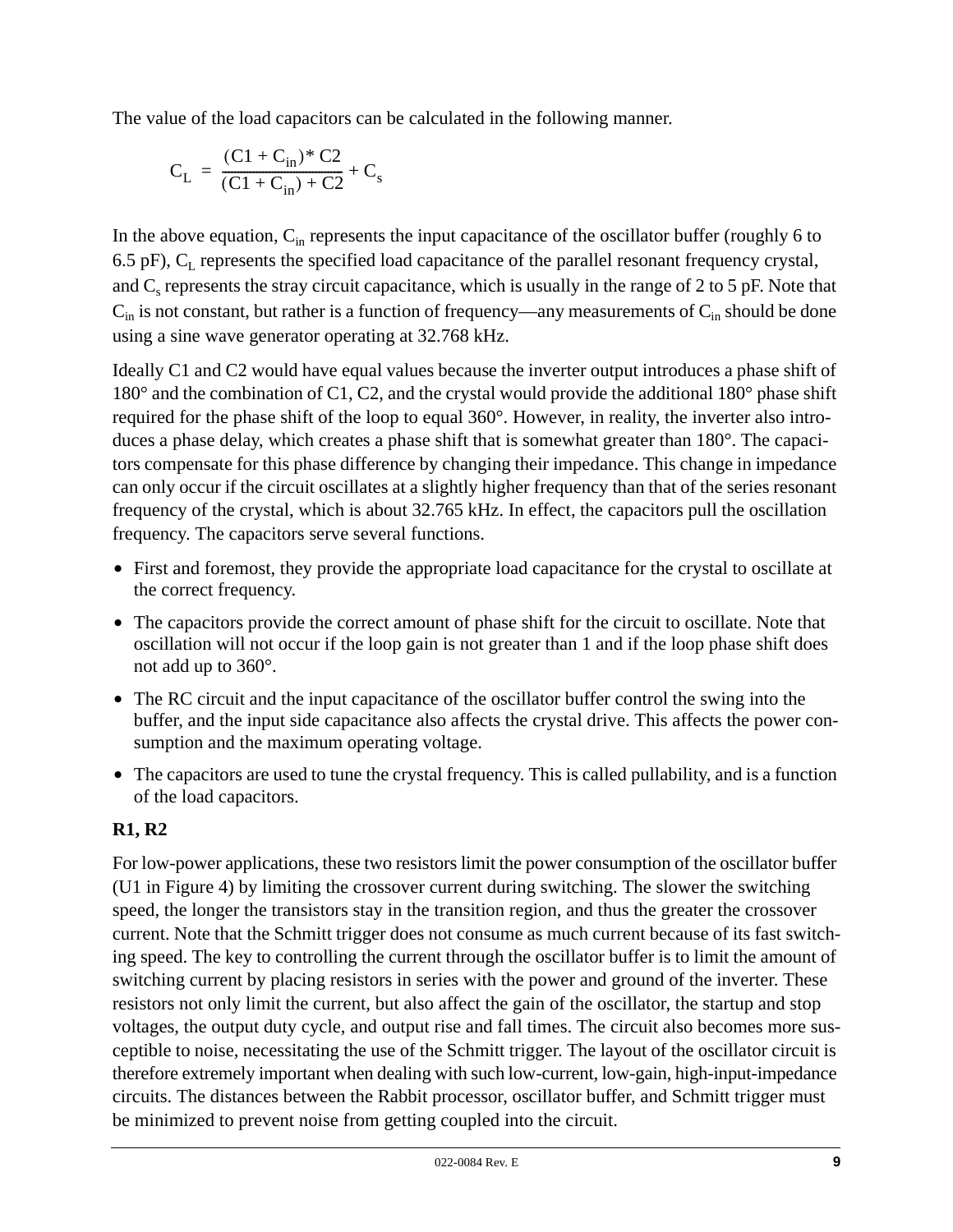#### **Crystal**

<span id="page-9-0"></span>The 32.768 kHz crystal used in Rabbit-based systems is the same type of crystal as the tuning-fork quartz crystals used in wristwatches. [Table 2](#page-9-0) outlines the specifications for these 32.768 kHz crystals.

| Type                                   |                | Through Hole or SMD Tuning-Fork Crystal       |
|----------------------------------------|----------------|-----------------------------------------------|
| Nominal Frequency                      | $\mathbf F$    | 32.768 kHz                                    |
| Frequency Tolerance at $+25^{\circ}$ C | df/F           | $\pm 20$ ppm                                  |
| Load Capacitance                       | $C_{L}$        | $7.0 - 12.5$ pF                               |
| Series Resistance                      | RS             | $50 \text{ k}\Omega \text{ (max.)}$           |
| Drive Level                            | P              | $1 \mu W$ (max.)                              |
| <b>Quality Factor</b>                  | Q              | 50,000 (min.)                                 |
| <b>Turnover Temperature</b>            | <b>TT</b>      | $+25^{\circ}$ C $\pm$ 5°C                     |
| Parabolic Curvature Constant           | K              | $-0.04$ ppm/ $^{\circ}C^{2}$ (max.)           |
| <b>Shunt Capacitance</b>               | C <sub>0</sub> | 1.4 pF (typical)                              |
| Capacitance Ratio                      | CO/C1          | $~100$ (typical)                              |
| <b>Motional Capacitance</b>            | C <sub>1</sub> | $0.0035$ pF (typical)                         |
| Aging                                  | df/F           | First year: $\pm$ 3 ppm max. at +25°C         |
| <b>Operating Temperature Range</b>     | T <sub>0</sub> | -40 $^{\circ}$ C to +85 $^{\circ}$ C          |
| <b>Storage Temperature Range</b>       | <b>TS</b>      | -50 $\rm{^{\circ}C}$ to +125 $\rm{^{\circ}C}$ |
| Shock                                  | df/F           | 5 ppm max.                                    |
| Vibration                              | df/F           | 3 ppm max.                                    |
| Cut                                    |                | $X$ -Cut                                      |

*Table 2. 32.768 kHz Crystal Specifications*

X-cut crystals have a parabolic temperature curve. The maximum frequency variation in tuningfork crystals is roughly -0.04 ppm/ $^{\circ}C^2$ . The frequency tolerance at 25 $^{\circ}C$  is typically  $\pm$  20 ppm.

#### **Frequency drift per day at 85°C**

According to the parabolic temperature curve, the change in frequency at +85°C is -144 ppm.

Since  $1 \text{ day} = 86400$  seconds,

86400 seconds/day  $*(-144$  ppm $) = -12.44$  seconds/day

#### **Frequency drift per day at -45°C**

According to the parabolic temperature curve, the change in frequency at -45°C is -196 ppm.

86400 seconds/day \* (-196 ppm) = -16.93 seconds/day

**NOTE:** The -0.04ppm/°C2 parabolic curvature constant is a maximum value. Actual tests of the crystal yield a drift of -140 ppm (-12.13 seconds/day) at the temperature extremes (-40°C and  $+85^{\circ}$ C).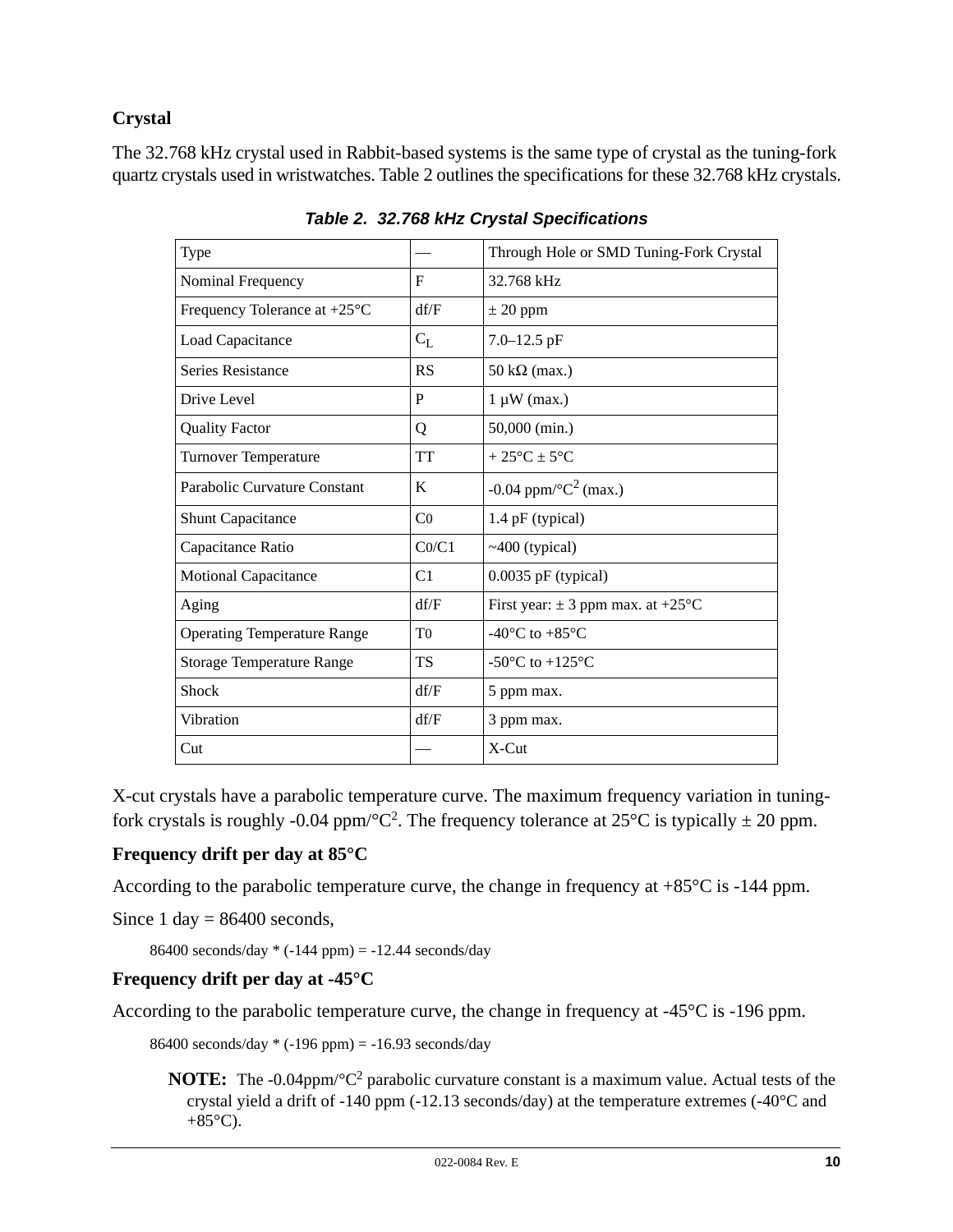#### **Crystal Drive Level**

Typical 32.768 kHz crystals are specified for a maximum drive level of 1 µW. A modest overdrive, perhaps 100% over this limit, will most likely not have any adverse effect except to cause the crystal to age more rapidly. Aging in a crystal is exhibited as a gradual change of frequency, about 3 parts per million, and is most significant in the first few months of operation.

The drive power can be computed from  $P = (I^2)^*R$ , where I is the rms AC current and R is the effective resistance of the crystal. Typical values for R are  $25 \text{ k}\Omega$  for  $32.768 \text{ kHz}$  turning-fork crystals. Maximum values are often specified as 35 kΩ or 50 kΩ. If the effective resistance is 25 kΩ, then 1  $\mu$ W of power is reached when I = 6.3  $\mu$ A (rms). It is logical to use the typical effective resistance rather than the maximum total resistance in computing drive-power. If a particular crystal has a higher resistance, it requires more power to sustain the same amplitude of physical flexure of the quartz. This indicates that the stress on the quartz will not be greater even though the drive power is greater for a unit that happens to have an effective resistance of 35 kΩ rather than the typical value of 25 k $\Omega$ .

In calculating the current through the crystal, the output capacitance of the buffer is not relevant because the resistor  $R_s$  isolates it from the crystal. C1, however, is very important. If C1 is made smaller, this will increase the voltage swing on the gate input of the oscillator buffer and will allow the oscillator to operate at a lower voltage. This oscillator will start at about 1.2 V and operate down to about 0.75 V.

The current can be measured directly with a sensitive current probe, but it is easier to calculate the current by measuring the voltage swing at the gate input with a low-capacitance oscilloscope probe. The rms voltage at this point is related to the rms current by the relationship

 $I = V_{rms} * \omega * C_{tot}$ 

where

 $C_{\text{tot}} = C1 + C_{\text{In}} + C_{\text{probe}}$  $ω = 2π(32768)$  $V_{rms} = 0.707(V_{n-n})$ 

If C<sub>tot</sub> = 12 pF (assuming C<sub>probe</sub> = 1 pF) and the effective resistance is 25 kΩ, then the current in  $(\mu A)$  and the drive power in  $(\mu W)$  are given by the following approximation.

$$
I = 2.5*V_{rms}
$$

$$
P = 0.1* (V_{rms})^2
$$

or

 $I = 1.75*V_{p-p}$  $P = 0.05*(V_{p-p})^2$ 

Based on the above equations and calculations,

 $P = 1.25 \mu W$  for a 5.0 V (p-p) swing,  $P = 0.65 \mu W$  for a 3.6 V (p-p) swing, and  $P = 0.45 \mu W$  for a 3.0 V (p-p) swing.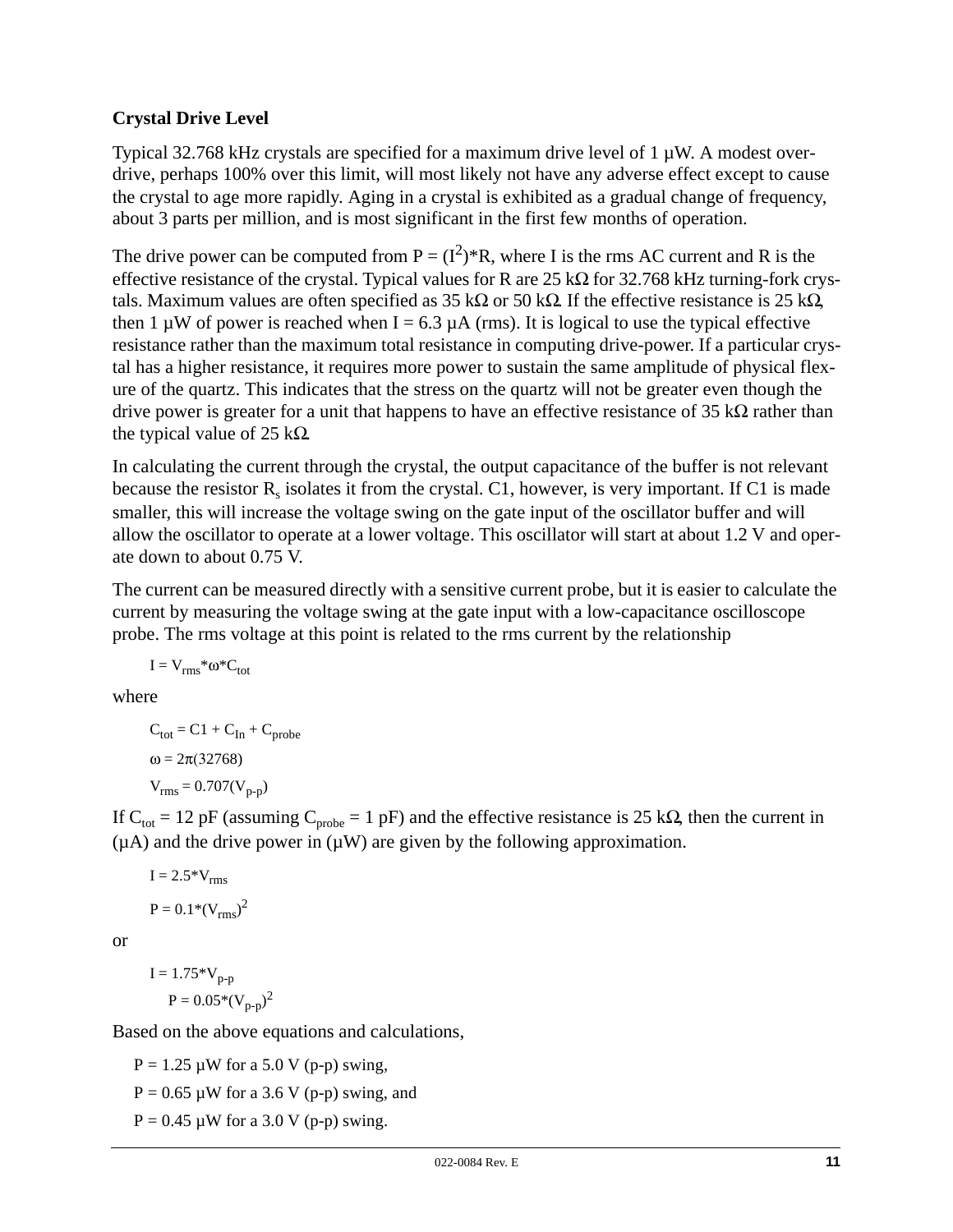From the above analysis it is clear that the value of C1 greatly affects the crystal drive level. The value of C1 depends on the crystal load capacitance, C<sub>L</sub>. For this reason, Rabbit-based systems use crystals with low  $C_L$  requirements. Currently, Rabbit-2000 and 3000-based systems use crystals with a load capacitance of 7 pF.

| <b>Component</b>                | Value                   | <b>Notes</b>                                                                                                                                                                                                                    |  |
|---------------------------------|-------------------------|---------------------------------------------------------------------------------------------------------------------------------------------------------------------------------------------------------------------------------|--|
| $R_p$                           | $10-25 \text{ M}\Omega$ | Affects gain                                                                                                                                                                                                                    |  |
| $R_{s}$                         | 330–680 k $\Omega$      | Limits drive current (crystal-drive level $\sim 1 \mu W$ )                                                                                                                                                                      |  |
| $C_{L}$                         | $6.0 - 12.5$ pF         | Parallel resonant crystal load capacitance                                                                                                                                                                                      |  |
| C <sub>1</sub>                  | $0 - 15$ pF             | The values can be used to tune the oscillator frequency, and may<br>vary depending on the crystal load capacitance used. Appropriate<br>values can be determined through calculations and optimized<br>through experimentation. |  |
| C2                              | $15 - 33$ pF            |                                                                                                                                                                                                                                 |  |
| R <sub>1</sub> , R <sub>2</sub> | $2-22$ kΩ               |                                                                                                                                                                                                                                 |  |

## **Summary of Values for Rabbit-Based 32.768 kHz Oscillators**

# **Approved Manufacturers List**

| <b>Component</b>       | <b>Manufacturer</b>        | <b>Part Number</b>      | <b>Contact</b>                         |
|------------------------|----------------------------|-------------------------|----------------------------------------|
| Crystal                | <b>ECS</b>                 | ECS-0327-6-17           | http://www.ecsxtal.com                 |
|                        | <b>ILSI</b>                | IL3R-HX5F7-32.768       | http://www.ilsiamerica.com             |
|                        | Seiko Instruments          | SSPT7-.032768-7pF       | http://www.siielectroniccomponents.com |
| Unbuffered<br>Inverter | <b>Texas Instruments</b>   | SN74AHC1GU04DBVR        | http://www.ti.com                      |
|                        | Fairchild<br>Semiconductor | NC7SU04M5<br>NC7SZU04P5 | http://www.fairchildsemi.com           |
|                        | On.<br>Semiconductor       | NL17SZU04DF             | http://www.onsemi.com/home             |
| Schmitt Trigger        | Fairchild Semi.            | NC7SP14P5               | http://www.fairchildsemi.com           |